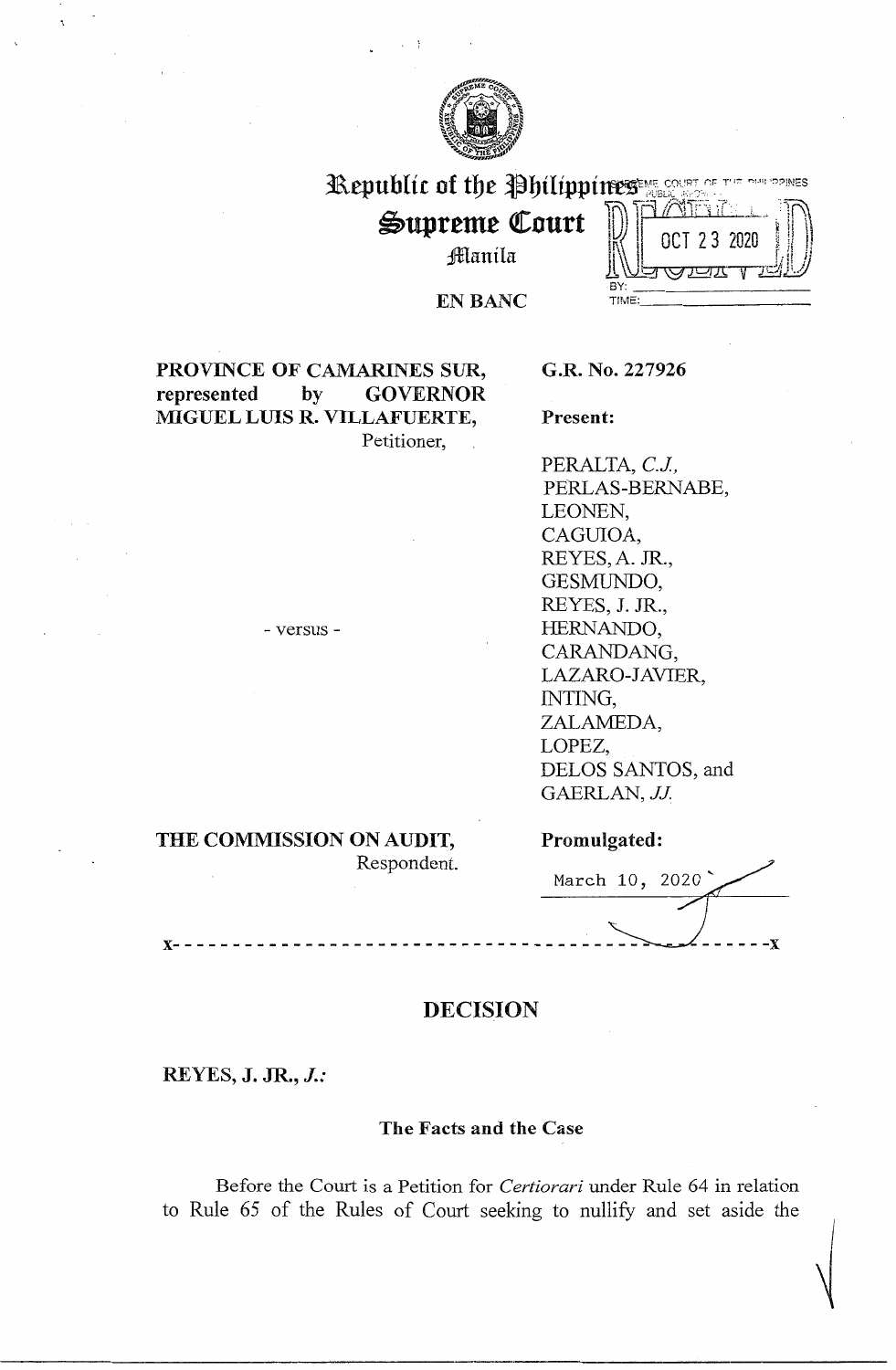December 29, 2014 Decision<sup>1</sup> and the September 26, 2016 Resolution<sup>2</sup> of respondent Commission on Audit (COA). The assailed Resolution denied the motion for reconsideration filed by petitioner Province of Camarines Sur, represented by Governor Miguel Luis R. Villafuerte ( Gov. Villafuerte), for lack of merit, and affirmed with finality COA Regional Office V (COA-RO V) Decision No. 2013-L-016<sup>3</sup> which sustained the validity of Notice of Disallowance No. 2011-200-010(08)<sup>4</sup> on the payment of allowances to locally funded teaching and non-teaching personnel of the Department of Education (DepEd)-Division of Camarines Sur in the total amount of PS,820,843.30.

To accommodate the growing number of enrollees in public schools, petitioner started hiring in 1999 temporary teaching personnel to handle extension classes of existing public schools, as well as non-teaching personnel in connection with the establishment and maintenance of these extension classes. The salaries of the personnel hired were charged to the Special Education Fund (SEF).<sup>5</sup>

On \_March 5, 2009, Atty. Eleanor V. Echano, Audit Team Leader (ATL) assigned to the province of Camarines Sur issued Audit Observation Memorandum (AOM) No. 2009-19 (2008) dated February 18, 2009 stating that the payments made by the petitioner for the allowances/honoraria of locally funded teaching and non-teaching personnel of the DepEd-Division of Camarines Sur from July 2008 to October 2008 in the total amount of !>5,820,843.30 that were charged to the SEF contravene the provisions of Section 272 of Republic Act (R.A.) No. 7160 or The Local Government Code of 1991 (LGC) and the Department of Education, Culture and Sports, Department of Budget and Management, and Department of Interior and Local Government Joint Circular (DECS-DBM-DILG JC) No. 1, Series of 1998 dated April 15, 1998 on the utilization of the SEF for the operation and maintenance of elementary and secondary public schools.<sup>6</sup>

In their Comment dated June 23, 2010 to the AOM, the Officer-In-Charge (OIC)-Provincial Accountant; OIC-Provincial Treasurer and OIC-Provincial Budget Officer of the petitioner contended that the payments made did not violate Section 272 of the LGC and other pertinent circulars as the payments were well within the purpose and intent for which the SEF may be utilized. $<sup>7</sup>$ </sup>

- 
- 

<sup>&</sup>lt;sup>1</sup> *Rollo*, pp. 23-25.<br><sup>2</sup> Id. at 26-36.

<sup>&</sup>lt;sup>3</sup> Id. at 51-55.<br><sup>4</sup> Id. at 37-38.<br>5 Id. at 6, 156.<br><sup>6</sup> Id. at 7, 37.<br>7 Id. at 7, 101.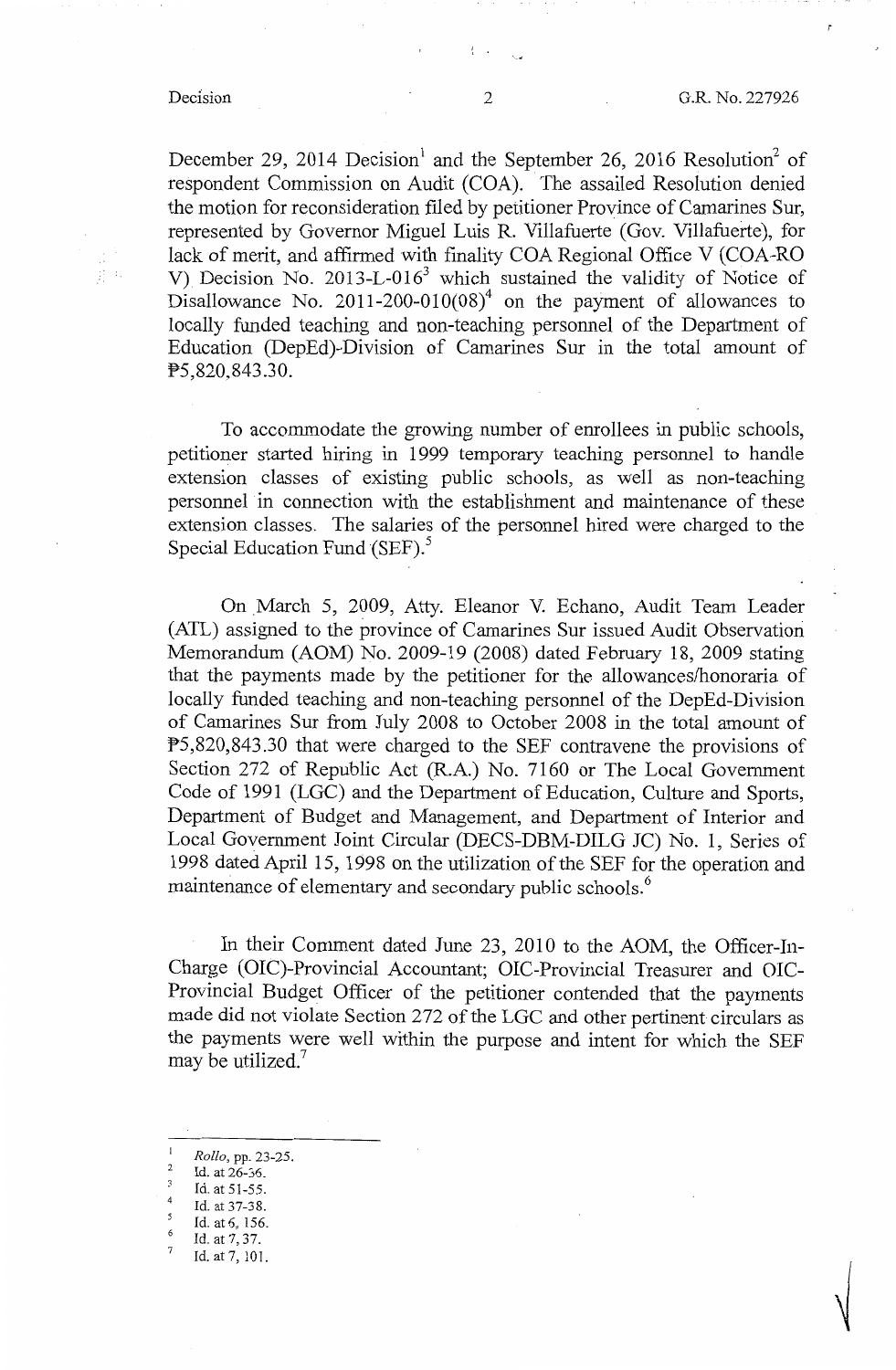✓

On December 23, 2011, the ATL and Supervising Auditor-in-Charge issued Notice of Disallowance No. 2011-200-010 $(08)^8$  dated November 15, 2011 disallowing the payments of allowances/honoraria to locally funded teaching and non-teaching personnel of DepEd-Division of Camarines Sur which were charged to the 2008 SEF for the following violations:

- 1. The payments for the allowances of locally funded teachers were in violation of the provisions of Section 272 of RA 7160 which explicitly provide that the proceeds of Special Education Fund shall be allocated for the operation and maintenance of public schools and DECS-DBM-DILG Joint Circular No. 01 s of 1998 dated April 14, 1998, clarified under JC No. 01-A dated March 14, 2000 and JC No. 01-B dated June 25, 2001 which state that payments of salaries, authorized allowances and personnel-related benefits are only for hired teachers that handle new classes as extension of existing public elementary [or] secondary schools established and approved by DepEd;
- 2. The allowances was taken up in the Special Education Fund (SEF) books as "Donations" (878) instead of taking it up to the General Fund books[;]
- 3. No Memorandum of Agreement and Accomplishment Report attached[;]
- 4. The payments of payrolls on JEV Nos. 200-08-10-185(1-5) and 200- 08-10-188 were not approved by the Provincial Governor[;]
- 5. The Journal Entry of Payrolls on JEV Nos. 200-08-09-165(12), 200- 08-185(1-5) and 200-08-10-188 were not approved by the Provincial Accountant[;]
- 6. The OBR on JEV No. 200-08-09-165(12) was not approved by the Provincial Budget Officer (PBO)[;]
- 7. There were no certifications coming from the Head Teachers that the rec[i]pient-teacher indeed served in a particular school at a given time[;]
- 8. There was no certification from the HRMO of the [p]rovince regarding the authenticity of each claim.<sup>9</sup>

Under the said Notice of Disallowance, the following persons were found liable for the disbursements:

Supra note 4.

<sup>9</sup>*Rollo,* p. 37.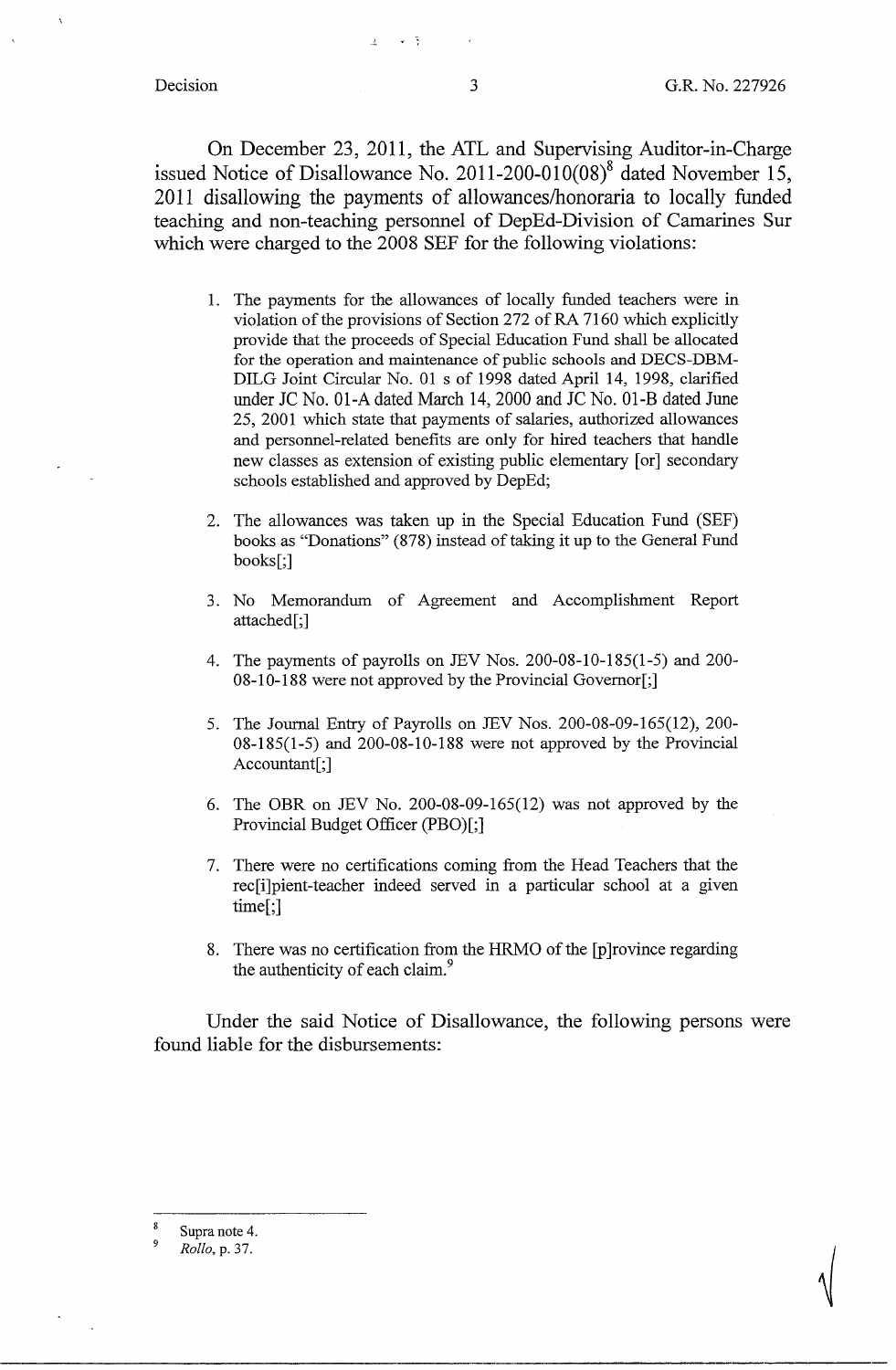| Name                                                               | <b>Position/Designation</b>            | Nature of Participation in the Transaction                                                                                                                                                                              |
|--------------------------------------------------------------------|----------------------------------------|-------------------------------------------------------------------------------------------------------------------------------------------------------------------------------------------------------------------------|
| Nora Cariño                                                        | OIC-HRMO                               | For approving the transaction                                                                                                                                                                                           |
| Molave,<br>Ma.<br>Lizerna<br>Ruby<br>Genova,<br>Teresa<br>Estefani | Provincial Accountant<br>17. MAR 개발 및  | For certifying that the supporting documents<br>are complete                                                                                                                                                            |
| Susan Laquindanum                                                  | Provincial<br>Assistant<br><b>HRMO</b> | For<br>certifying<br>that<br>charges<br>to<br>appropriation/allotment<br>were<br>necessary,<br>lawful and under your direct supervision and<br>that supporting documents were valid, proper<br>and legal. <sup>10</sup> |

On June 19, 2012, petitioner, through the Provincial Legal Officer, appealed the Notice of Disallowance to the Office of the Regional Director of COA-RO5 insisting that the payments of allowances and honoraria to locally funded teaching and non-teaching personnel were properly charged to the SEF in light of the pronouncement of the Court in *Commission on*  Audit v. Province of Cebu<sup>11</sup> and that the locally funded teachers actually rendered their services for calendar year 2008 as certified to by the Provincial Human Resource Management Officer (PHRMO) and the Schools Division Superintendent (SDS) of Camarines Sur.<sup>12</sup>

In their Answer dated July 11, 2012, the ATL and the Supervising Auditor (SA) maintained that the payments of allowances/honoraria to locally funded teachers were rightfully disallowed for failure to comply with the mandatory requirements of law and joint circulars on the utilization of SEF, particularly the establishment of extension classes wherein the approval of the DECS Secretary, upon the recommendation of the DECS Regional Director is necessary, as well as the certification of the division superintendent concerned of the necessity or urgency of establishing such extension classes.<sup>13</sup>

Furthermore, the ATL and SA averred that the province failed to submit certifications of school heads/head teachers attesting to the actual periods of the services rendered by the personnel in their respective schools .. While they agree with the provincial legal officer's contention that payments of salaries, allowances and personnel-related benefits of public school teachers are authorized expenditures of the SEF as enunciated in *COA v. Province of Cebu,* they noted that there were also mandatory requirements that should be complied with before a lawful disbursement of the SEF may be made, which the province failed to submit.<sup>14</sup>

 $\frac{10}{11}$  Id.

 $^{11}$  422 Phil. 519 (2001).

<sup>&</sup>lt;sup>12</sup> *Rollo, pp. 42-50.*<br><sup>13</sup> Id. at 28-29.<br><sup>14</sup> Id. at 29.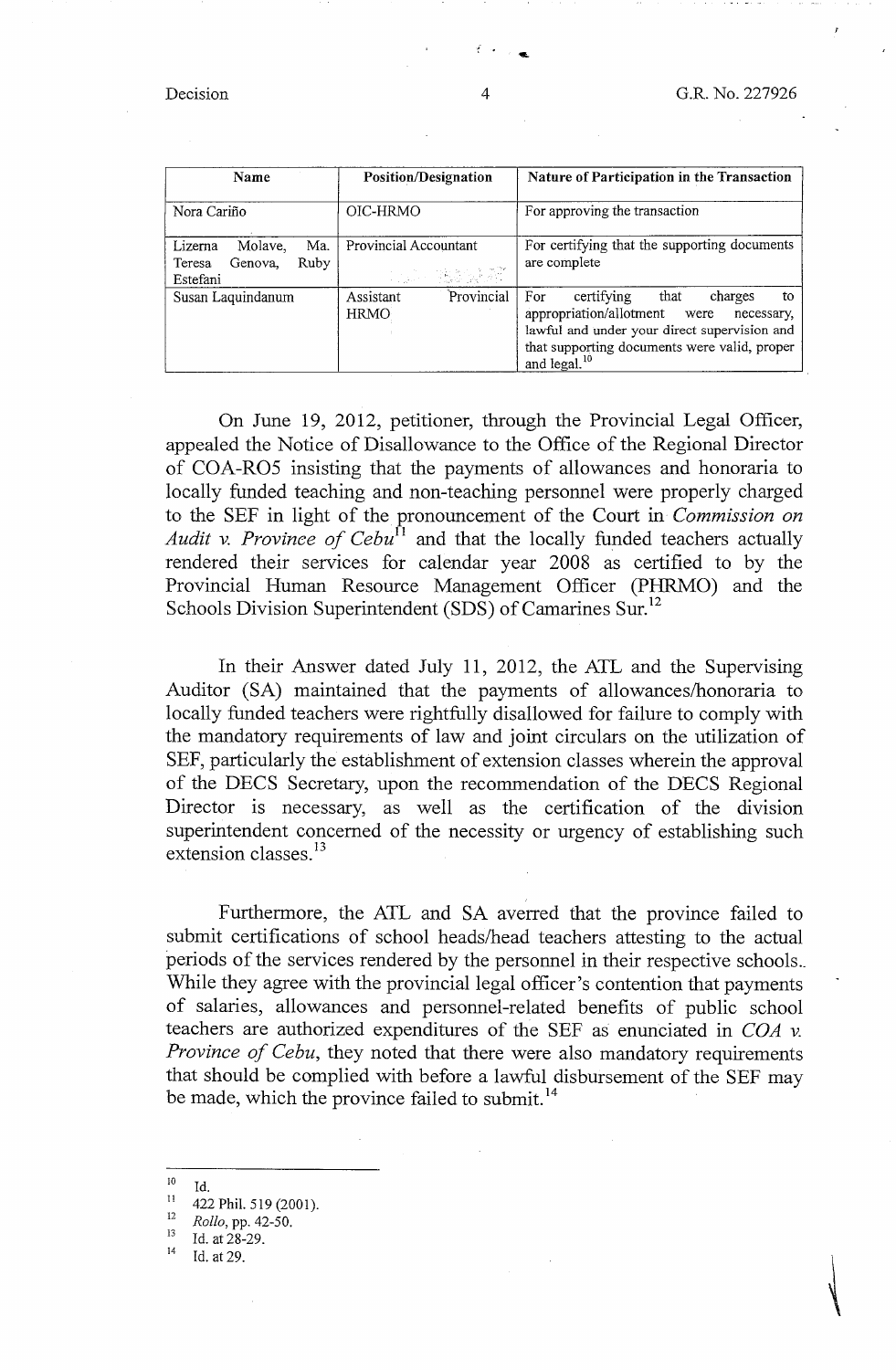On July 29, 2013, COA-RO5 rendered Decision No. 2013-L-016<sup>15</sup> denying the appeal and affirming the subject disallowance on the ground that DepEd-Division of Camarines Sur did not comply with the mandatory conditions for the establishment of extension classes before the payment of allowances/honoraria to locally funded teachers hired to handle extension classes could be validly charged to the SEF pursuant to Section 2.1 of DECS-DBM-DILG JC No. 01-A dated March 14, 2000 and Section 2.1 of DECS-DBM-DILG JC No. 01-B dated June 25, 2001. COA-RO5 also ruled that the payment of allowances to non-teaching personnel violated Section 272 of the LGC and DECS-DBM-DILG JC Nos. 01, 01-A and 01-B because only salaries and allowances of public school teachers who handle extension classes are chargeable to the SEF.

Not accepting defeat, petitioner elevated the matter before respondent COA proper (COA) *via* a petition for review. However, the petition was denied by the COA in Decision No. 2014-454<sup>16</sup> dated December 29, 2014 for being filed out of time. Petitioner moved for reconsideration.

In its Resolution,<sup>17</sup> docketed as Decision No. 2016-268 and dated September 26, 2016, the COA found the petition for review to have been timely filed but resolved to deny the motion for reconsideration for lack of merit. The dispositive portion of the Resolution reads:

WHEREFORE, premises considered, the motion for reconsideration is hereby DENIED for lack of merit. Accordingly, Commission on Audit Regional Office V Decision No. 2013-L-016 dated July 29, 2013 sustaining the Notice of Disallowance No. 2011-200-010 (08) dated November 15, 2011, on the payment of allowances/honoraria to locally hired temporary teachers and personnel of the Department of Education-Division of Camarines Sur in the total amount of P5,820,843.30, is AFFIRMED with FINALITY.<sup>18</sup>

In finding the disallowance of the subject allowances/honoraria to be proper, the COA gave the same reasons as the COA-RO V when it affirmed the subject Notice of Disallowance. It held:

The afore-quoted DECS-DBM-DILG JCs provide that the salaries and allowances of teachers hired to handle extension classes are among the priority expenses chargeable to SEF. In this regard, such. extension classes should be approved by the DECS (now DepEd) secretary upon the recommendation of the DepEd regional director and certified by the division superintendent as to the necessity and urgency of establishing extension classes in the LGUs and the number of pupils/students therein shall at least be 15.

- 16 Supra note I. 17 Supra note 2 18 *Rollo,* p. 35.
- 

 $\frac{15}{16}$  Supra note 3.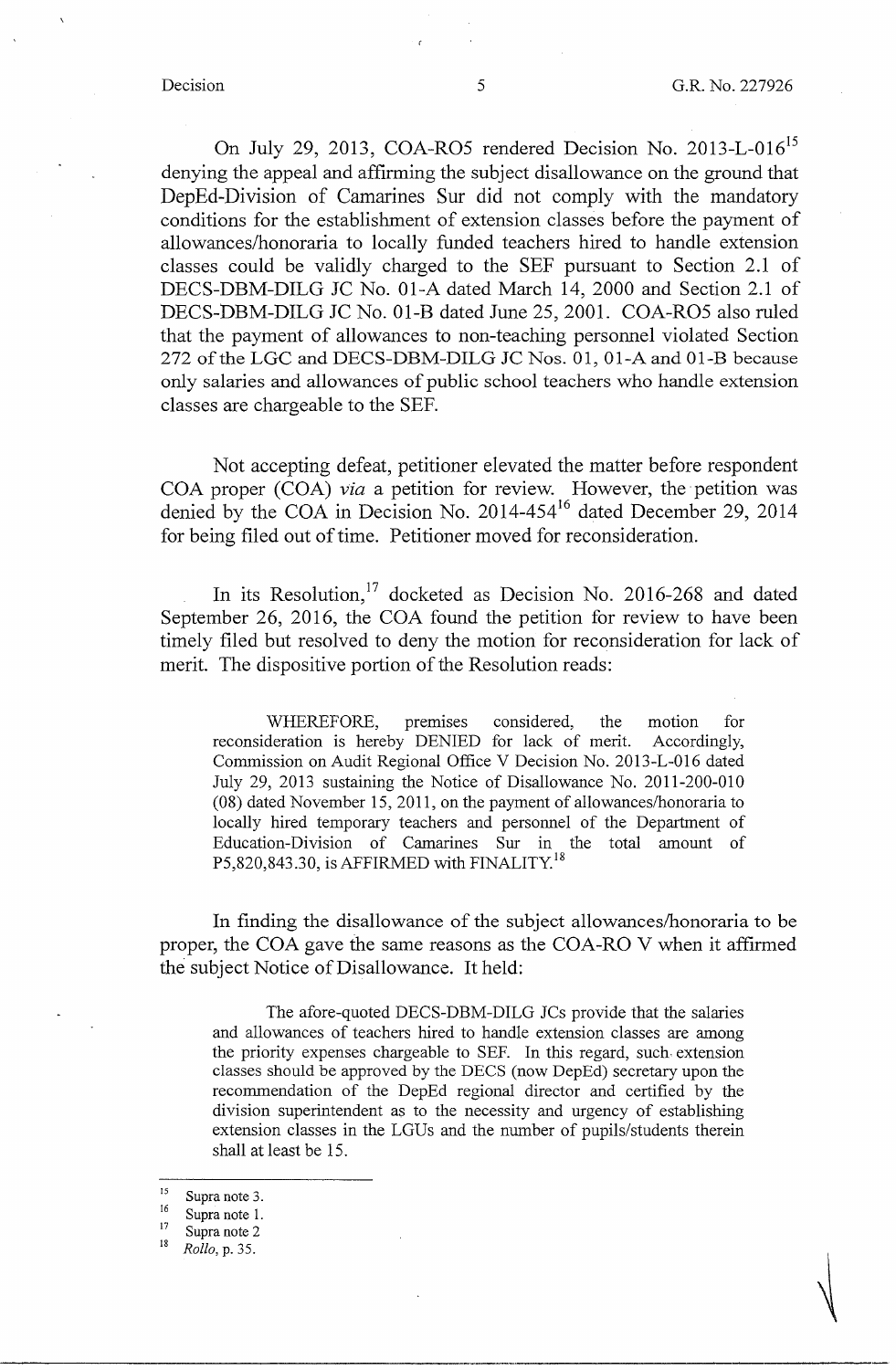This Commission finds nothing in the records that the mandatory requirements for the establishment of extension classes were complied with, much less, were the teachers hired for the purpose of handling extension classes. Only the certification dated November 5, 2009 issued by Schools Division Superintendent Emma I. Cornejo attesting to the necessity and urgency of establishing extension classes in the elementary was presented.

With respect to the payment of allowances to the non-teaching personnel employed in the extension classes established by the DepEd-Division of Camarines Sur, the same is irregular since in the DECS-DBM-DILG JC No. 01-B dated June 25, 2001, only the salaries and authorized allowances of teachers hired to handle extension classes are chargeable against the SEF.<sup>19</sup>

Undaunted, petitioner is now before this Court *via* the present Petition for *Certiorari.* 

### **The Issues Presented**

Petitioner raised the following issues for this Court's consideration:

A.

THE COA ACTED WITH GRAVE ABUSE OF DISCRETION AMOUNTING TO LACK OR EXCESS OF JURISDICTION WHEN IT FAILED TO CONSIDER PETITIONER'S COMPLIANCE WITH THE LOCAL GOVERNMENT CODE.

B.

THE COA ACTED WITH GRAVE ABUSE OF DISCRETION AMOUNTING TO LACK OR EXCESS OF JURISDICTION WHEN IT FAILED TO CONSIDER THAT THE APPROVAL, RECOMMENDATION, AND CERTIFICATION REQUIREMENTS IN THE DECS-DBM-DILG JOINT CIRCULAR NO. 01-A CONSTITUTES AN INVALID EXERCISE OF THE ADMINISTRATIVE RULE-MAKING POWER, AND VIOLATES THE PRINCIPLE OF LOCAL AUTONOMY GRANTED TO LGUs BY THE LOCAL GOVERNMENT CODE.

C.

THE COA ACTED WITH GRAVE ABUSE OF DISCRETION AMOUNTING TO LACK OR EXCESS OF JURISDICTION WHEN IT FAILED TO CONSIDER THAT THE JOINT CERTIFICATION BY THE ACTING HRMO AND SCHOOLS DIVISION SUPERINTENDENT SUFFICIENTLY MET THE CERTIFICATION REQUIREMENTS STATED IN THE AOM AND THE ND. $^{20}$ 

 $\frac{19}{20}$  Id. at 34.<br>Id. at 12.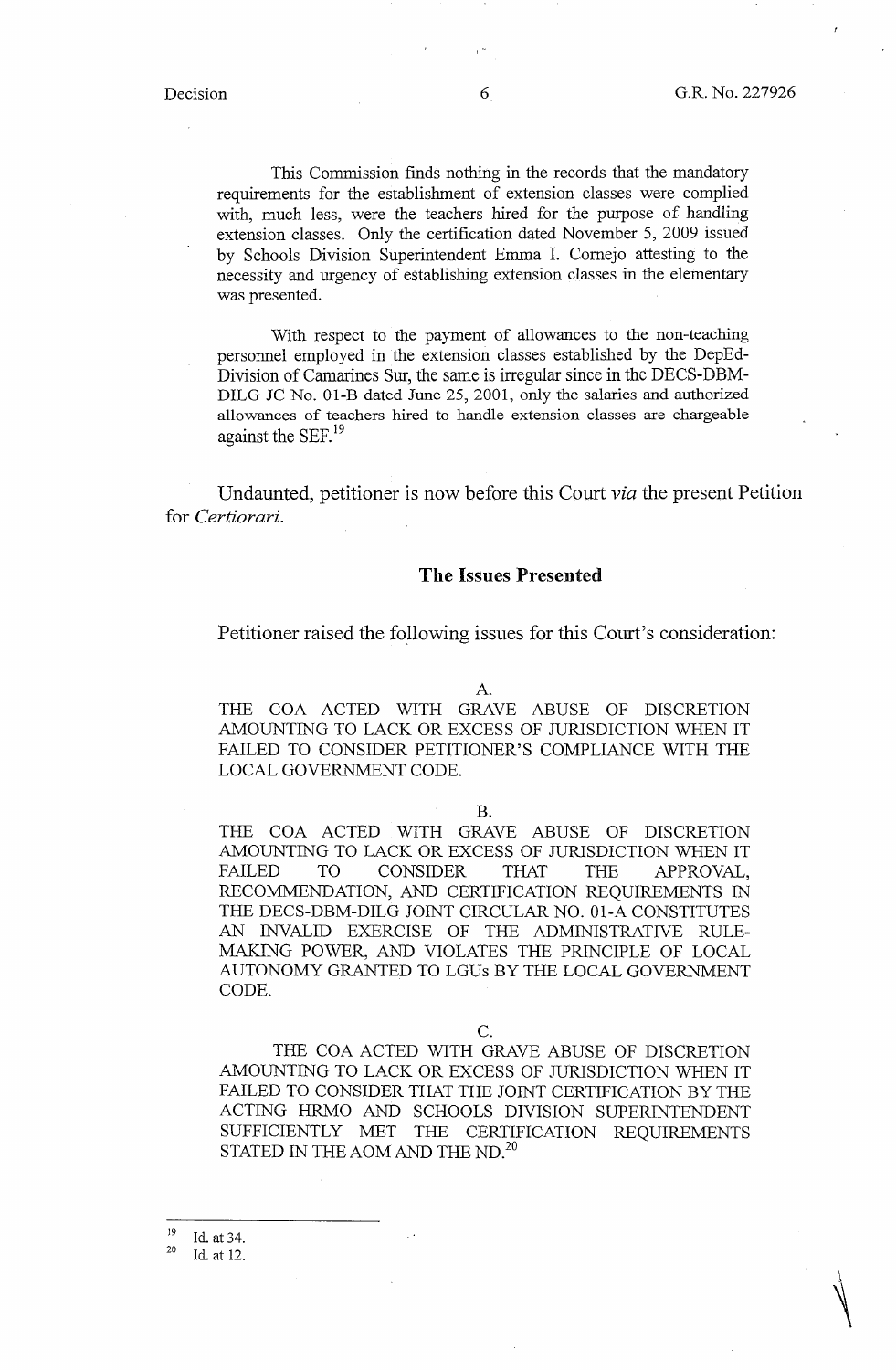### **The Arguments of the Parties**

Petitioner contended that the COA acted in an oppressive, whimsical, capricious and arbitrary manner when, in 2009, it suddenly assailed the hiring of temporary personnel to teach and handle extension classes, and the giving of allowances to them when it did not question the same for almost a decade, or from 1999 to  $2008<sup>21</sup>$  At any rate, it insisted that it complied with all the requirements laid down by the LGC before it utilized the SEF for the payment of the allowances and honoraria of locally-funded teaching and non-teaching personnel. Consonant with Sections 100,235, 272 of the LGC, the High Court, in *COA v. Province of Cebu,* ruled that SEF may be used to answer for the compensation of teachers handling extension classes. While the decision therein is silent as to whether the SEF may be used for the salaries of non-teaching personnel, its silence must not be taken to mean that the Local Government Units (LGUs), like the petitioner, through the Local School Board (LSB), has no discretion to decide on how its budget may be utilized. The power to use the SEF for the operation and maintenance of public schools necessarily implies that it may be used for the payment of salaries of non-teaching personnel applying the doctrine of necessary implication inasmuch as non-teaching personnel are as necessary and as indispensable to the operation and maintenance of public schools and the establishment of and handling of extension classes as the teaching personnel. To say that an LGU has the power to use its funds to pay for the salaries of teachers hired to handle extension classes and at the same time say that it has no power to pay for the salary of extra non-teaching personnel hired due to the increase in the number of classes will result in absurdity. $^{22}$ 

Petitioner also asseverated that DECS-DBM-DILG JC No. 01-A which was made the basis of the AOM and ND is null and void for being an invalid exercise of the rule-making power of the DepEd, DBM and DILG. Before the issuance of the said circular, the LGC has long authorized the use of SEF, and has in fact mandated the LSB to prioritize the maintenance and operation of extension classes in the elementary and secondary public schools when needed. For another, the authority granted to the LSB to decide how the SEF should be allocated for the operation and maintenance of extension classes under Section 100 of the LGC did not come with a condition. For the departments of the national government to require compliance to certain conditions, such as administrative approval, recommendation and certification, when the law itself did not require the same amounted to an invalid exercise of administrative rule-making authority. Such requirement is also a violation of the principle of local autonomy guaranteed by the LGC to the LGUs because it unduly interferes with the policy judgment of the petitioner for it gives the national government agencies the power to substitute their judgment for that of the

 $\frac{21}{22}$  Id. at 156-157.<br>1d. at 13-14.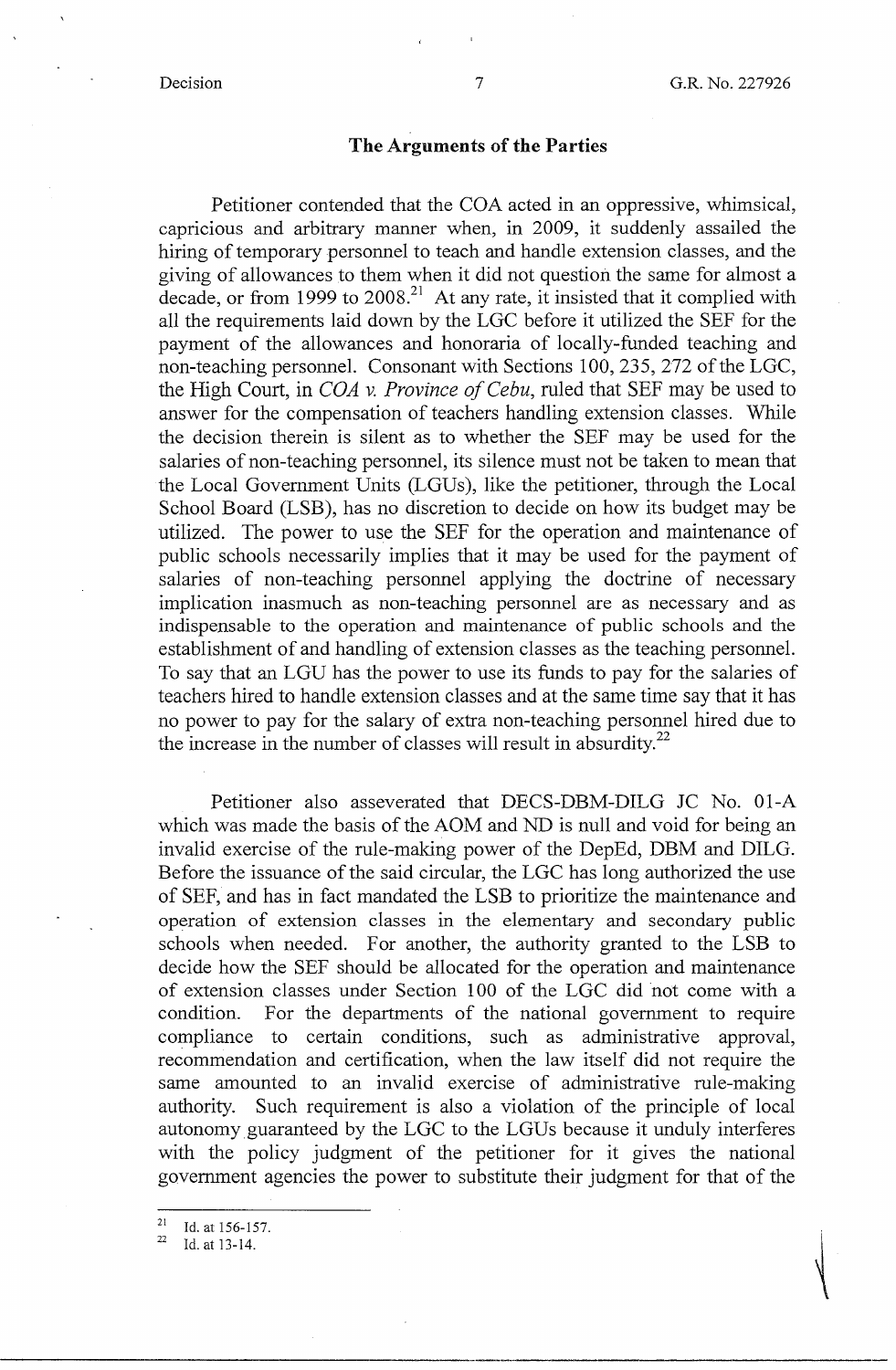LGUs.<sup>23</sup> Petitioner added that consistent with the fundamental precept of checks and balances, the Court has the power to pass upon the validity of the subject joint circular.<sup>24</sup>

Furthermore, petitioner averred that the joint certification issued by petitioner's acting PHRMO and SDS which attested to the authenticity of the claims of the locally-funded teachers sufficiently addressed the deficiency noted by the AOM and ND as to the lack of certification by the Provincial HRMO regarding authenticity of the claim. The joint certification must also be considered to have met the certification requirements stated in the AOM and ND given that it did not only contain the names of the personnel hired to handle extension classes, but also the name and signature of the school head, as well as the name of the specific school where the extension classes were held. $25$ 

Even assuming that the COA correctly disallowed the said allowances/honoraria, those who took part in the disbursement cannot *ipso facto* be held personally liable therefor since they did not fail to exercise the diligence of a good father of a family and have processed the disbursements in consonance with laws and procedures which they have been following since 1999. Also, the long practice of hiring teachers to handle extension classes, as well as the hiring of non-teaching personnel which is necessary and indispensable to the operation of extension classes, and the payment of their allowances/honoraria which have never been questioned by the COA, more than sufficiently show that the disbursement of 2008 SEF therefor which they have been doing for almost a decade was made in good faith and under color of law. $^{26}$ 

For its part, COA maintained that it did not commit grave abuse of discretion when it affirmed the disallowance of the payments made by the petitioner for the allowances/honoraria of locally-funded teaching personnel of DepEd-Division of Camarines Sur that was charged against petitioner's 2008 SEF for the reason that although under Section 272 of the LGC, SEF may be used for the operation and maintenance of schools which includes the establishment of extension classes, the same must first comply with the requirements set forth in DECS-DBM-DILG JC No. 01-A, specifically the prior approval of the DepEd Secretary upon the recommendation of the DepEd Regional Director and certification from the division superintendent as to the necessity and urgency of establishing extension classes in the LGUs provided that the number of pupils therein shall at least be 15, must first be

 $\frac{23}{24}$  Id. at 15-17.

<sup>&</sup>lt;sup>24</sup> Id. at 158-159.<br><sup>25</sup> Id. at 17-19.<br><sup>26</sup> Id. at 150.161.

Id. at 159-161.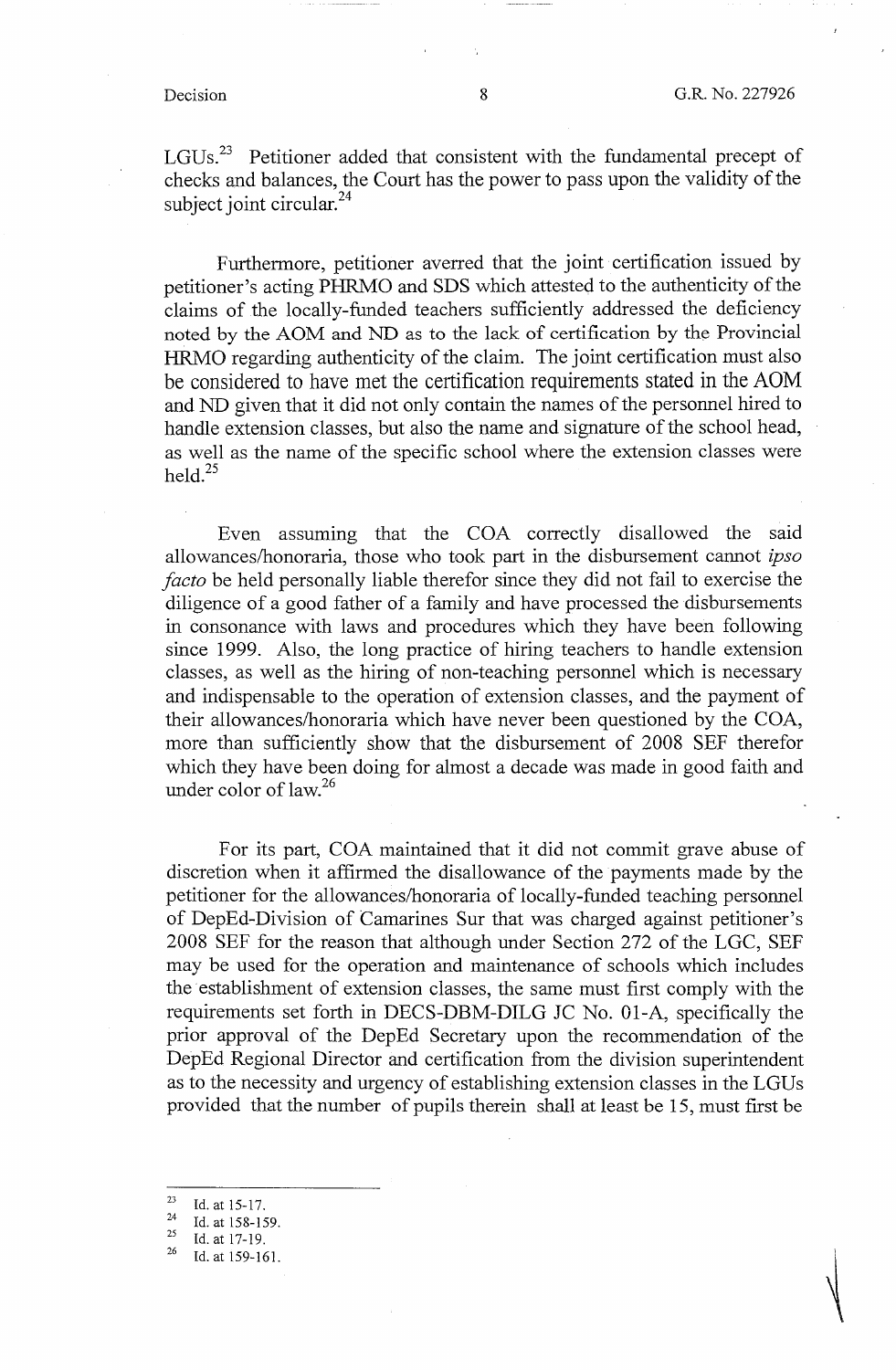obtained. Of the mandatory requirements, only the Certification attesting to the necessity and urgency of establishing extension classes in elementary school was presented. $27$ 

As regards the payment of allowances to non-teaching personnel employed in the extension classes, COA insisted that the same was irregular in light of DECS-DBM-DILG JC No. 01-B which provides that only the salaries and authorized allowances of teaching personnel hired to handle extension classes may be charged against the SEP. The argument of the petitioner that the power to use the SEF for the operation and maintenance of public schools necessarily carried with it the power to use the same to pay the salaries of non-teaching personnel is gravely erroneous considering that R.A. No. 5447,<sup>28</sup> the law which created the SEF, specifically stated that the same shall be used for the organization and operation of extension classes including the creation of positions of classroom teachers, head teachers and principals for such extension classes. It did not include non-teaching personnel who were hired to handle extension classes. Contrary to the view of the petitioner, the Court had been explicit in *COA v. Province of Cebu* that only salaries of public school teachers who handle extension classes may be charged to the SEF. $^{29}$ 

The COA likewise insisted on the validity of the subject joint circulars. It contended that administrative regulations, such as the subject joint circulars, which were enacted by the administrative agencies to implement and interpret the law which they are entrusted to enforce have the force of law and are entitled to respect. They cannot be collaterally attacked as there is a legal presumption of the validity of these rules. Moreover, the COA contended that it is beyond the scope of a *certiorari* petition to determine whether a particular issuance by an administrative agency is valid or not. *Certiorari* petition is also not the proper avenue to declare the subject joint circulars illegal because petitions for *certiorari* seek solely to correct defects in jurisdiction. Even if the Court were to rule on their validity, the joint circulars must still be declared as valid because they were issued in the proper exercise of the concerned government agencies' quasilegislative powers. Contrary to petitioner's view, the joint circulars did not expand the provisions of the LGC, but merely filled in the details of the law which Congress may not have the opportunity or competence to provide.<sup>30</sup>

Lastly, the COA claimed that the joint certification issued by the acting HRMO and SDS was properly rejected as basis for the payments

 $^{27}$ Id. at 105-107. <br><sup>28</sup> AN ACT CREATING A SPECIAL EDUCATION FUND TO BE CONSTITUTED FROM THE PROCEEDS OF AN ADDITIONAL REAL PROPERTY TAX AND A CERTAIN PORTION OF THE TAXES ON VIRGINIA-TYPE CIGARETTES AND DUTIES ON IMPORTED LEAF TOBACCO, DEFINING THE ACTIVITIES TO BE FINANCED, CREATING SCHOOL BOARDS FOR THE PURPOSE, AND APPROPRIATING FUNDS THEREFROM.<br>*29 Rollo*, pp. 107-109.<br><sup>30</sup> Id. at 109-112.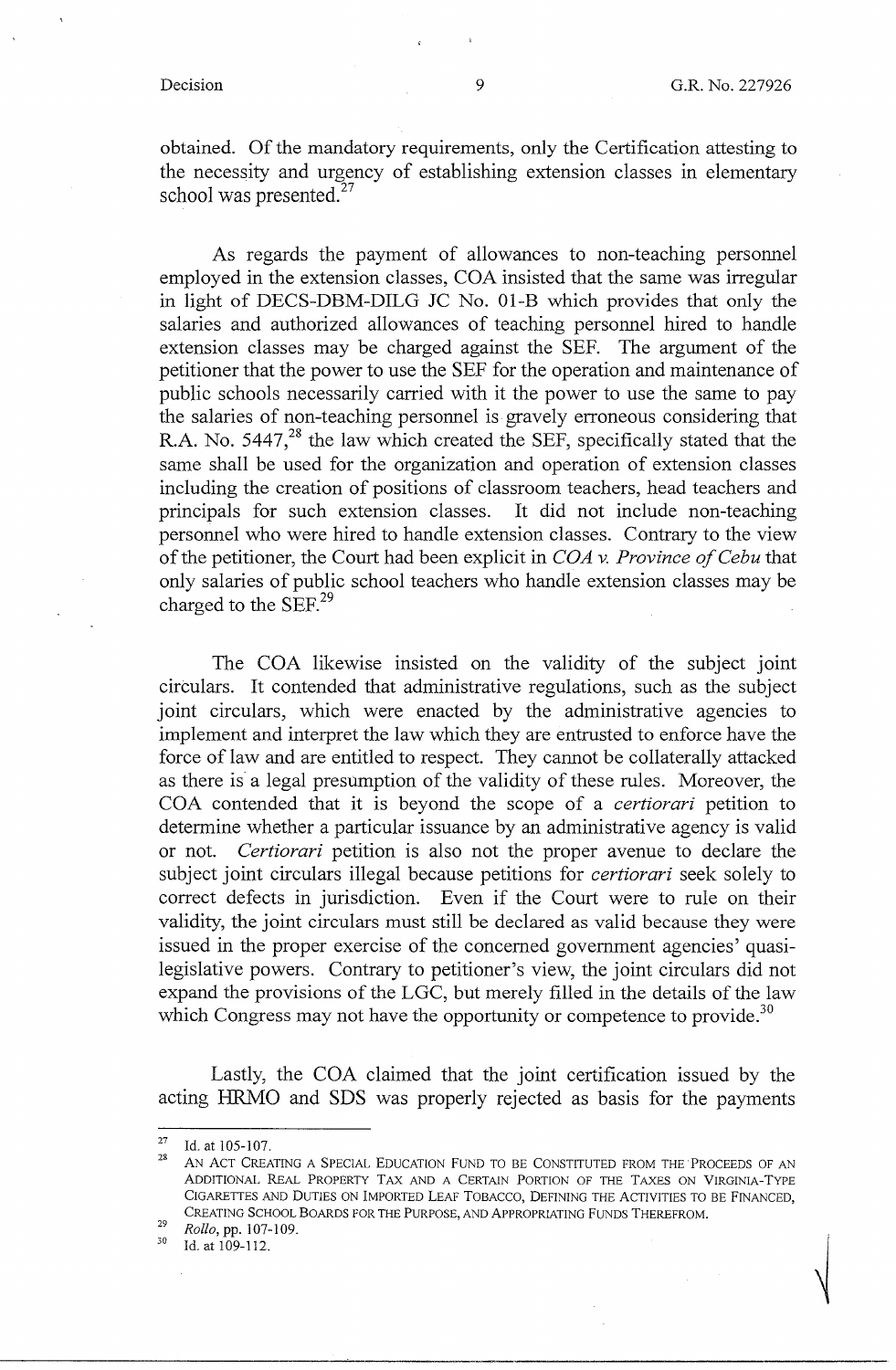indicated in the payroll due to the impossibility that they have personally witnessed the daily attendance of all the personnel listed in the payroll. The absence of the certification by the head teachers cast doubt on the validity, propriety and authenticity of those who claim payment for their services.<sup>31</sup>

### **The Ruling of the Court**

We find merit in the petition.

At the core of the present petition is the question of whether petitioner, through the approving officers, is liable to refund the disallowed fund subject of ND No. 2011-200-101(08) in the total amount of PS,820,843.30.

In asserting non-culpability, the petitioner attacks the validity of DECS-DBM-DILG Joint Circular No. 1-A, alleging that it constitutes an invalid exercise of the administrative rule-making power of the concerned agencies and violates the principle of local autonomy granted to LGUs.

Under Section 4, Article X of the Constitution:

SEC. 4. The President of the Philippines shall exercise general supervision over local governments. Provinces with respect to component cities and municipalities, and cities and municipalities with respect to component barangays shall ensure that the acts of their component units are within the scope of their prescribed powers and functions.

The Court, in *Pimentel v. Aguirre*,<sup>32</sup> further delineated the scope of Executive supervision over local government units as exclusive of control, or the power to restrain local government action.

This provision [Sec.4, Art. X of the 1987 Constitution] has been interpreted to exclude the power of control. In *Mondano v. Silvosa,* the Court contrasted the President's power of supervision over local government officials with that of his power of control over executive officials of the national government. It was emphasized that the two terms - supervision and control - differed in meaning and extent. The Court distinguished them as follows:

In administrative law, **supervision** means overseeing or the power or authority of an officer to see that subordinate officers perform their duties. If the latter fail or neglect to fulfill them, the former may take such action or step as prescribed by law to make them perform their duties.

<sup>31</sup> Id. at 112-113. 32 *Pimentel, Jr. v. Aguirre,* 391 Phil. 84 (2000).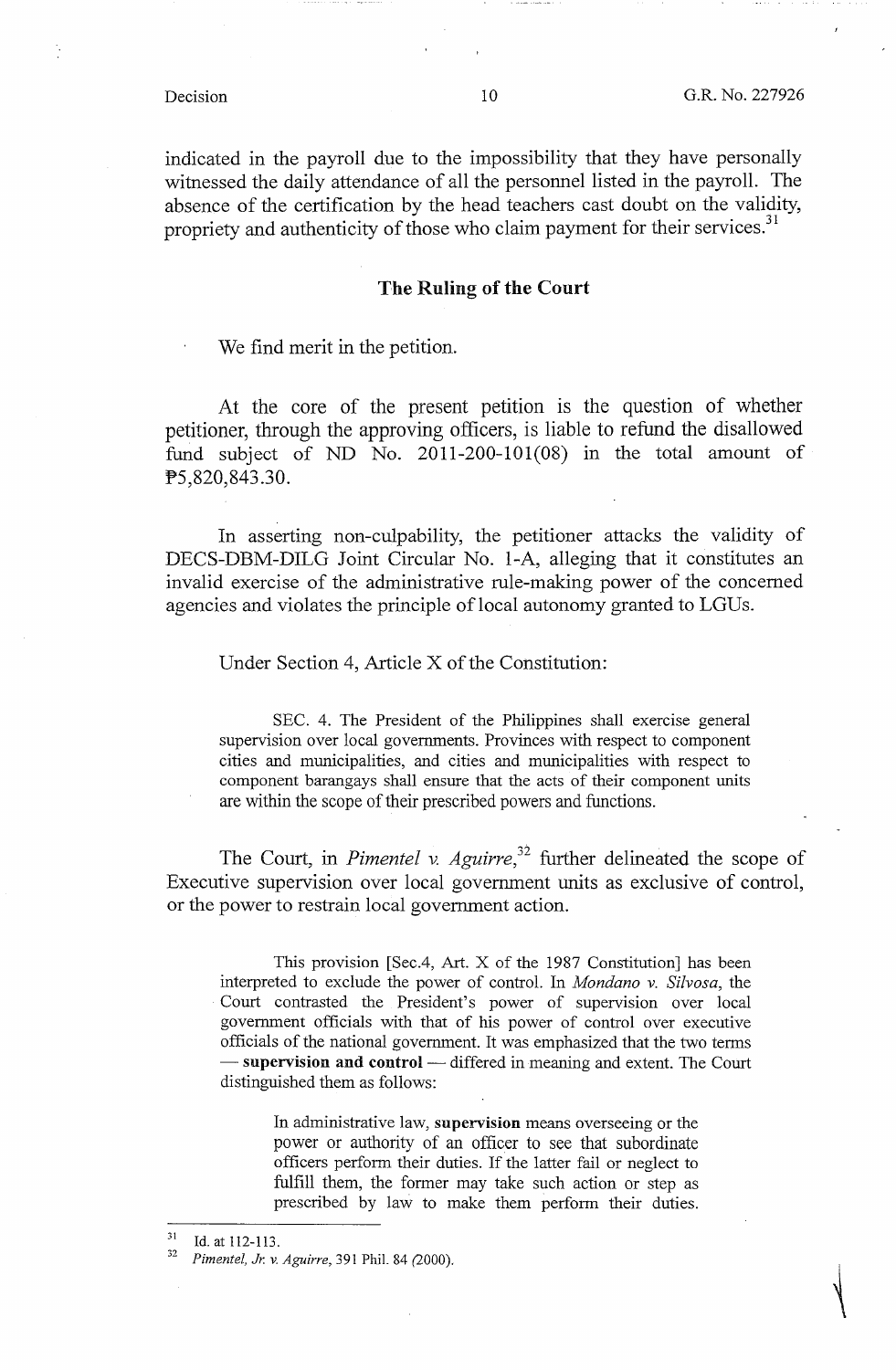**Control,** on the other hand, means the power of an officer to alter or modify or nullify or set aside what a subordinate officer ha<sup>[s]</sup> done in the performance of his duties and to substitute the judgment of the former for that of the latter.

In *Taule v. Santos,* we further stated that the Chief Executive wielded no more authority than that of checking whether local governments or their officials were performing their duties as provided by the fundamental law and by statutes. He cannot interfere with local governments, so long as they act within the scope of their authority. **"Supervisory power, when contrasted with control, is the power of mere oversight over an inferior body; it does not include any restraining authority over such body,"** we said.

In a more recent case, *Drilon v. Lim,* the difference between control and supervision was further delineated. Officers in control lay down the rules in the performance or accomplishment of an act. If these rules are not followed, they may, in their discretion, order the act undone or redone by their subordinates or even decide to do it themselves. On the other hand, supervision does not cover such authority. Supervising officials merely see to it that the rules are followed, but they themselves do not lay down such rules, nor do they have the discretion to modify or replace them. If the rules are not observed, they may order the work done or redone, but only to conform to such rules. They may not prescribe their own manner of execution of the act. They have no discretion on this matter except to see to it that the rules are followed.<sup>33</sup> (Emphases supplied and citations omitted)

While there may a valid issue with regard to the validity of the circular involved in this case in terms of how it impinges on the principle of local autonomy, the respondent correctly pointed out that administrative regulations, which were enacted by administrative agencies to interpret and implement the law they were entrusted to enforce, have the force of law. Thus, they cannot be collaterally attacked as there is a legal presumption of validity of these rules.

We find respondent's position on this score to be well-taken.

The prevailing rule in constitutional litigation is that no question involving the constitutionality or validity of a law or governmental act may be heard and decided by the Court unless there is compliance with the legal requisites for judicial inquiry, *i.e.,* (a) there must be an actual case or controversy calling for the exercise of judicial power; (b) the person challenging the act must have the standing to question the validity of the subject act or issuance; (c) the question of constitutionality must be raised at the earliest opportunity; and ( d) the issue of constitutionality must be the very *!is mota* of the case. 34

<sup>33</sup> Id. at 98-100. 34 *Samahan ng mga Progresibong Kabataan (SPARK) v. Quezon City,* 815 Phil. 1067, 1089-1090 (2017).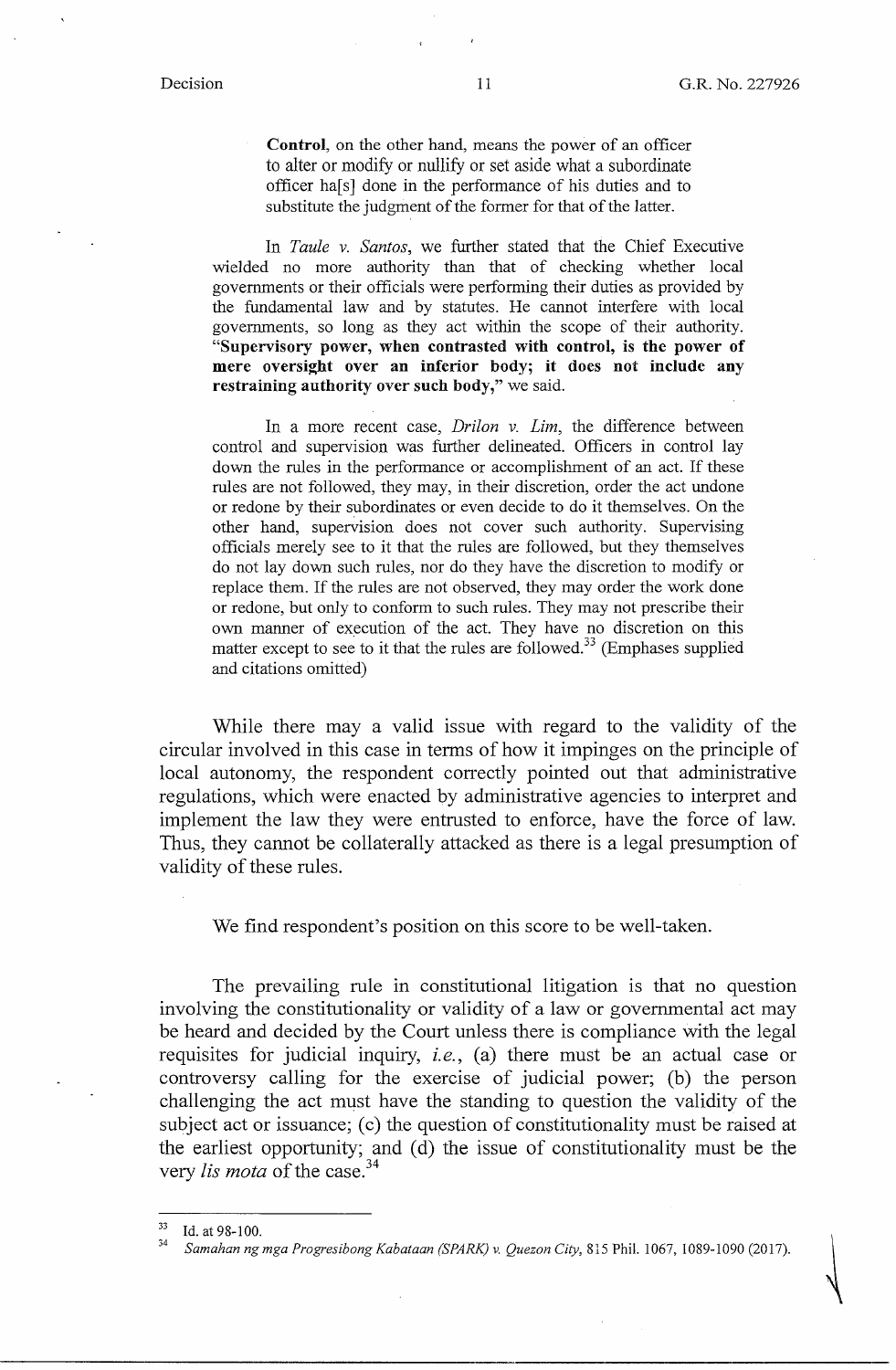Seeking judicial review at the earliest opportunity does not mean direct recourse to this Court. Rather, it is questioning the constitutionality of the act in question immediately in the proceedings below.<sup>35</sup>

In this case, petitioners failed to question the validity of the subject circular at the earliest opportunity. It was only before this Court, that they are now raismg the circular's validity *vis-a-vis* the principle of local autonomy.

Our concurrence with respondent on this point, notwithstanding, still we find that petitioner is *not liable* to pay for the disallowed funds.

Under the principle of *quantum meruit,* a person may recover a reasonable value for the thing he delivered or the service that he rendered. Literally meaning "as much as he deserves," this principle acts as a device to prevent undue enrichment based on the equitable postulate that it is unjust for a person to retain benefit without paying for it.<sup>36</sup>

Here, there is no question that the Provincial Human Resource Management Officer (PHRMO) and the Schools Division Superintendent (SDS) of Camarines Sur certified that locally-funded teachers actually rendered their services for calendar year 2008.<sup>37</sup>

While COA argues that the joint certification of the PHRMO and SDS should be rejected, as it was impossible that they personally witnessed the daily attendance of all the personnel listed in the payroll, we find such imputation of malfeasance on the part of the concerned government officials to be warrantless, baseless and contrary to the presumption of regularity in the performance of official duties. We, therefore, give weight to the certification that the concerned personnel who received the questioned allowances actually rendered services for the period stated.

It is apparent, based on the rulings of the COA, COA-RO V, Auditor and ATL that, the disallowance was made not because no service was rendered by the concerned recipients. Rather, it was due to the failure of petitioners to comply with the mandatory requirements of DECS-DBM-DILG JCs particularly as to: (1) the prior approval of DECS (now DepEd) Secretary of the extension classes; and (2) the recommendation of the DECS Regional Director. It is only the third requirement, certification by the division superintendent as to the necessity and urgency of establishing

<sup>35</sup>*Arceta v. Judge Mangrobang,* 476 Phil. 106, 114-115 (2004). 36 *Geronimo v. Commission on Audit,* G .R. No. 224163, December 4, 2018. 37 *Rollo,* pp. 42-50.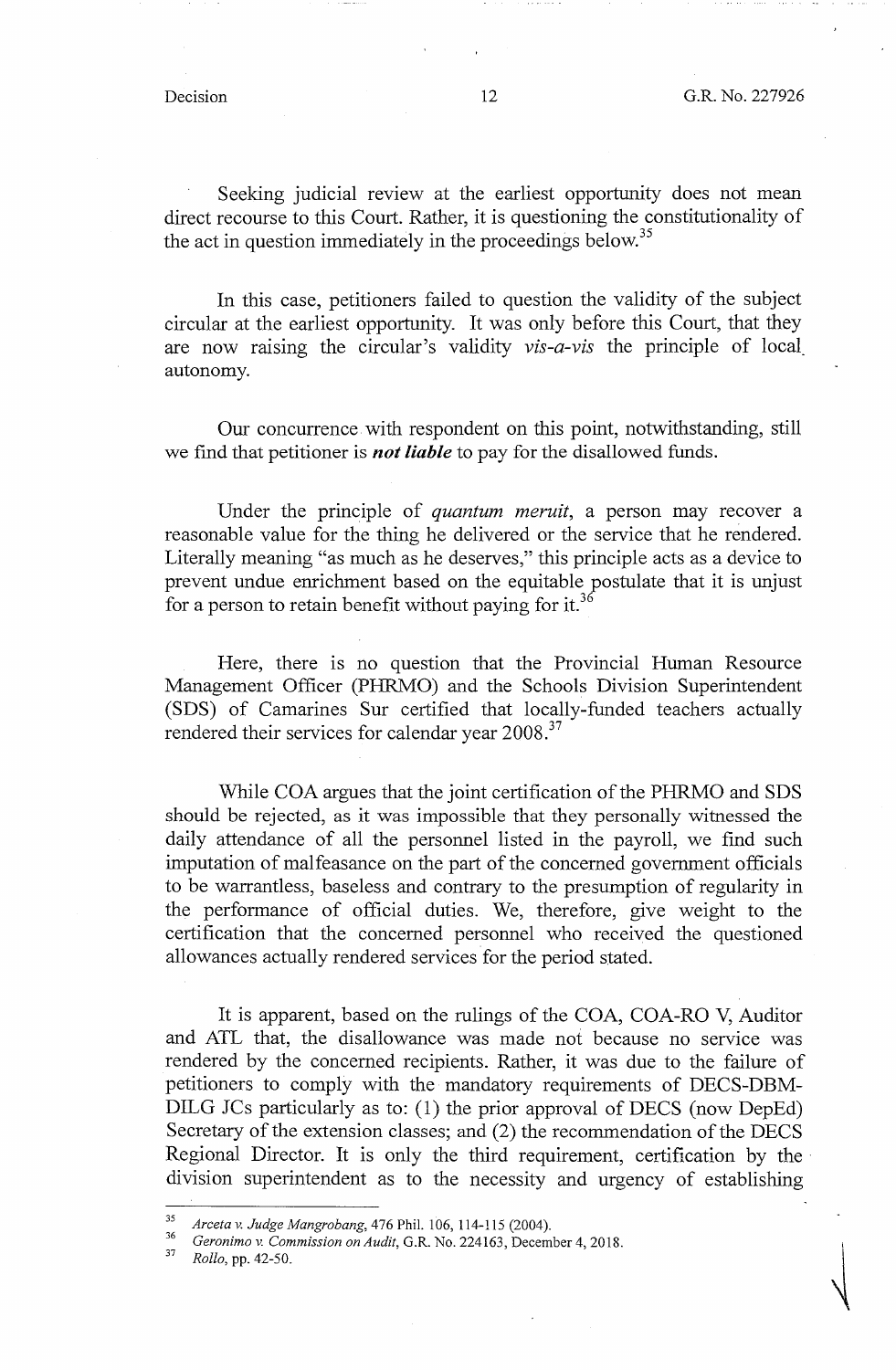extension classes in the LGUs, which petitioners were able to meet.

In light of the principles of *quantum of meruit* and unjust enrichment, we find that it would be the height of injustice if the personnel who rendered services for the period in question would be asked to return the honoraria and allowances they actually worked for, simply because the approving officers failed to comply with certain procedural requirements. By necessary implication, it would also be inequitable if the approving officers would be required to shoulder the return of the disallowed funds, even though such were given for actual service rendered.

Indeed, it cannot be said that the approving officers acted in bad faith as the COA did not question the subject allowances/honoraria from 1999 to 2008. Thus, there were no *indicia* that would have alerted them that there was something remiss or irregular with the questioned allowance.

As for the non-teaching personnel, the Court agrees with the petitioner that the authority to expend the SEF for the operation and maintenance of extension classes of public schools carries with it the authority to utilize the SEF not only for the salaries and allowances of the teaching personnel, but those of the non-teaching personnel alike who were hired as a necessary and indispensable auxiliary to the teaching staff. It is beyond question that the services of these non-teaching personnel are essential to the sound and efficient operation and maintenance of these extension classes. Without them, it would be impossible to hold these extension classes as teachers would have to concern themselves not only with their duty to teach, but also the maintenance of classrooms and other logistical needs pertaining to the holding of these extension classes.

The Court does not agree with the COA that Section l(a) of R.A. No. 5447 limited the use of the SEF only for the creation of position of classroom teachers, head teachers and principals for such extension classes. For ease of reference, the Court recapitulates the said provision. Thus:

SEC. 1. *Declaration of policy; creation of Special Education Fund.* It is hereby declared to be the policy of the government to contribute to the financial support of the goals of education as provided by the Constitution. For this purpose, there is hereby created a Special Education Fund, hereinafter referred to as the Fund, to be derived from the additional tax on real property and from a certain portion of the taxes on Virginia-type cigarettes and duties on imported leaf tobacco, hereinafter provided for, which shall be expended exclusively for the following activities of the Department of Education:

(a) the organization and operation of such number of extension classes as may be needed to accommodate all children of school age desiring to enter Grade I, including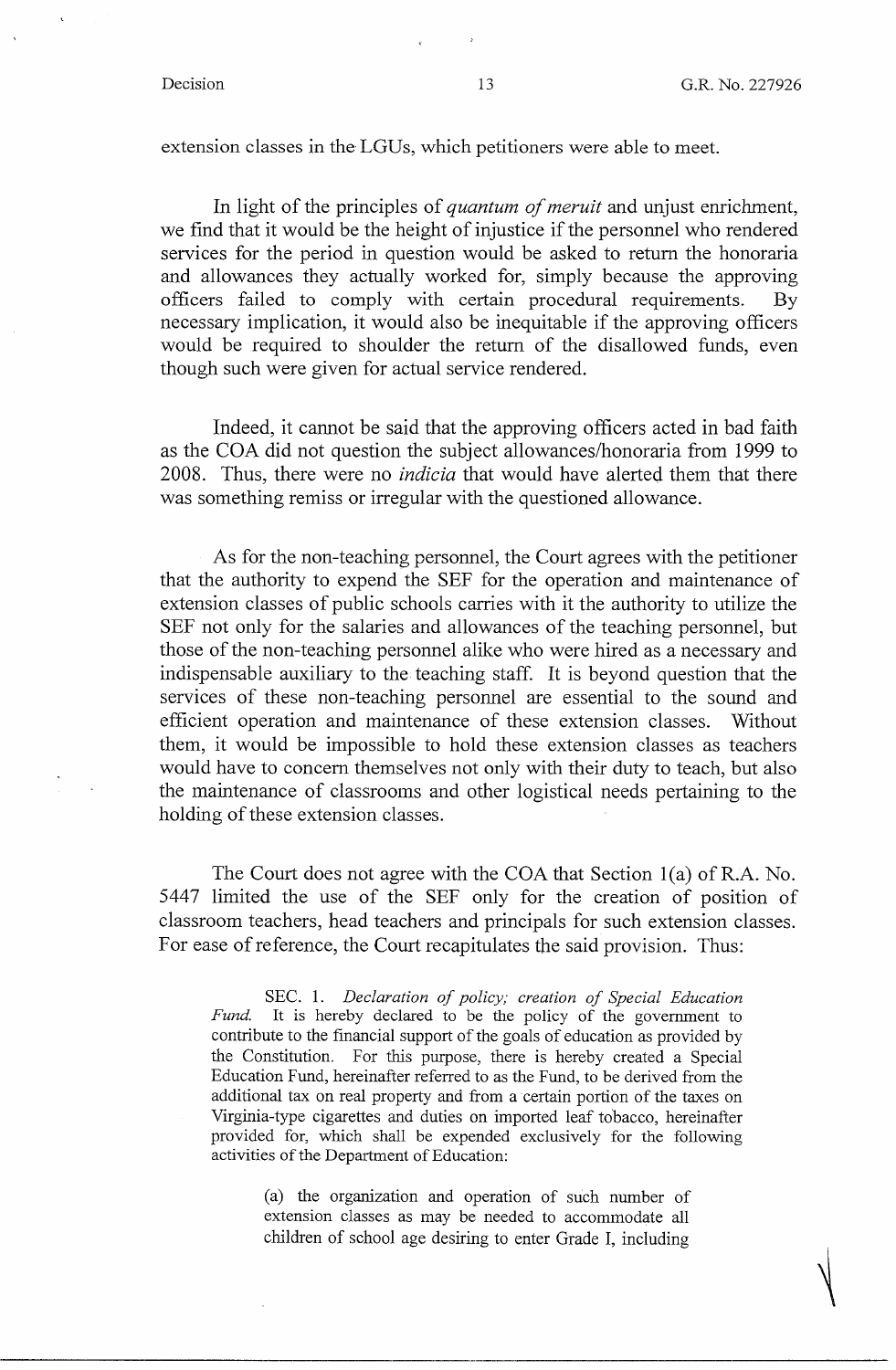the creation of positions of classroom teachers, head teachers and principals for such extension classes, which shall not exceed the standard requirements of the Bureau of Public Schools: Provided, That under equal circumstances, in the opening of such extension classes, priority shall be given to the needs of barrios;

The phrase which states that the SEF shall be expended for *the organization and operation of such number of extension classes as may be needed to accommodate all children of school age desiring to enter Grade I*  shows that the salaries and allowances of non-teaching personnel which, as previously discussed, are indispensable to the organization and operation of extension classes, are also included in the list for which the SEF may be utilized. This must be so in light of the doctrine of necessary implication which states that every statutory grant of power, right or privilege is deemed to include all incidental power, right or privilege. In *Department of Environment and Natural Resources v. United Planners Consultants, lnc.,<sup>38</sup>* the doctrine was explained, thus:

No statute can be enacted that can provide all the details involved in its application. There is always an omission that may not meet a particular situation. What is thought, at the time of enactment, to be an allembracing legislation may be inadequate to provide for the unfolding of events of the future. So-called gaps in the law develop as the law is enforced. One of the rules of statutory construction used to fill in the gap is the doctrine of necessary implication. The doctrine states that what is implied in a statute is as much a part thereof as that which is expressed. **Every statute is understood, by implication, to contain all such provisions as may be necessary to effectuate its object and purpose, or to make effective rights, powers, privileges or jurisdiction which it grants, including all such collateral and subsidiary consequences as may be fairly and logically inferred from its terms.** *Ex necessitate legis.* **And every statutory grant of power, right or privilege is deemed to include all incidental power, right or privilege.** This is so because the greater includes the lesser, expressed in the maxim, *in eo plus sit, simper inest et minus.* 

To construe the law otherwise would result in absurdity because the hiring of non-teaching personnel is but a necessary consequence to the maintenance, operation and organization of the extension classes.

Contrary to the position of the COA, JC No. 01-B did not restrict the disbursement of the SEF for the payment of the salaries and allowances only of teaching personnel hired to handle extension classes. A plain reading of JC No. 01-B will show that it merely clarified JC No. 01-A by including among. the priority items chargeable to SEF the payment of salaries and allowances of teachers hired to handle new classes as extensions of existing public elementary or: secondary schools. Moreover, JC No. 01-B did not

38 754 Phil. 513, 530, citing *Atienza v. Villarosa,* 497 Phil. 689, 702-703 (2005).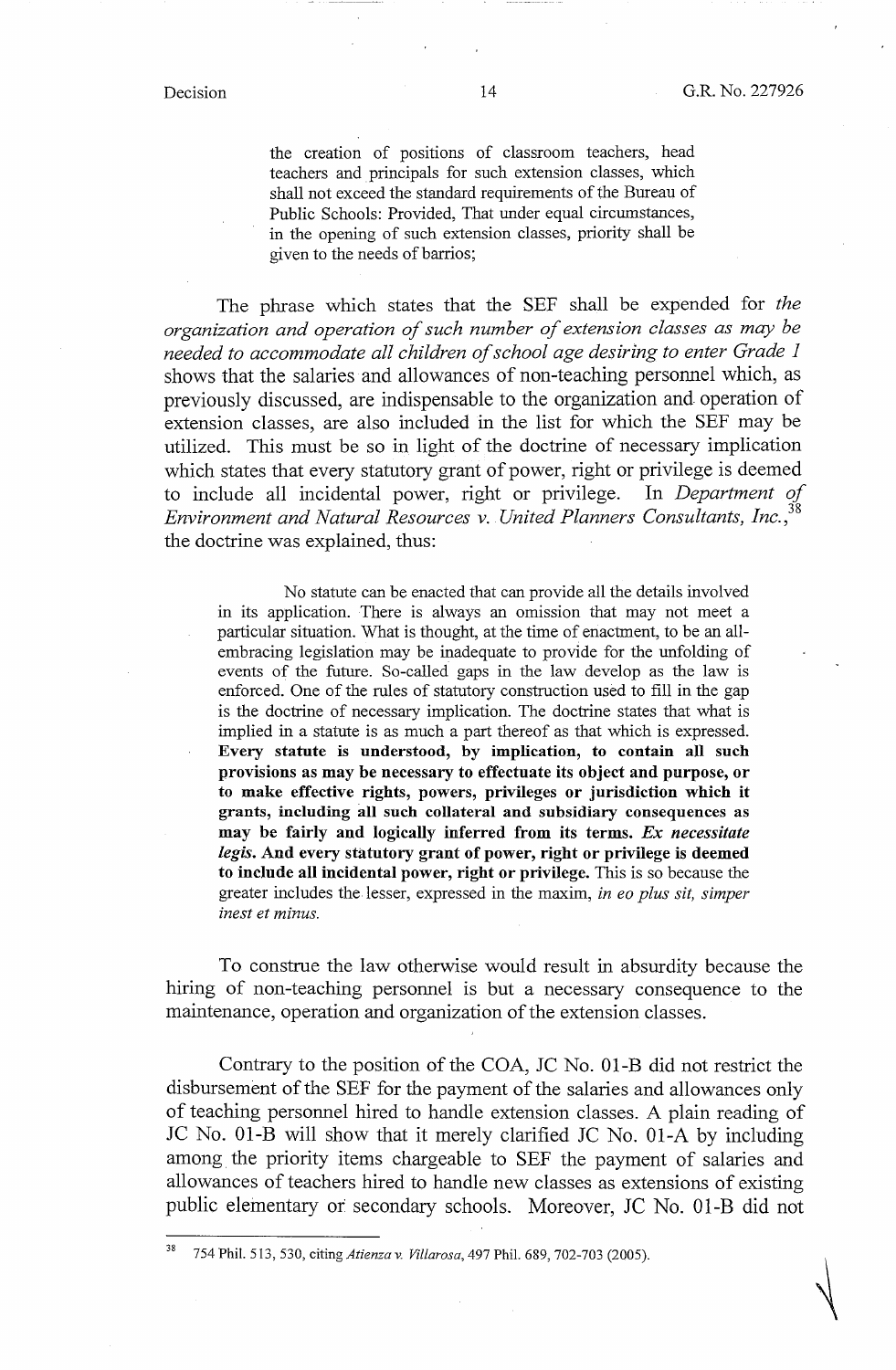supersede or amend the broad provision of JC No. 01 which made the expenses for the operation and maintenance of public schools, including the organization of extension classes chargeable against the SEF. Thus, it stands to reason that the joint circulars encompass the payment of the salaries and allowances of both the teaching and non-teaching personnel hired to handle extension classes.

The Court also cannot agree with the asseveration of the COA that this Court had already explicitly ruled in *COA v. Province of Cebu* that only salaries of public school teachers who handle extension classes are chargeable against the SEF, thereby impliedly suggesting that allowances/honoraria of non-teaching personnel cannot be taken from the SEF. First, the issues raised in the said case were confined only to whether the salaries and personnel-related benefits of *public school teachers*  appointed by the local chief executives in connection with the establishment and maintenance of extension classes, as well as the expenses for college scholarship grants may be charged to the SEF of the local government unit concerned. 39 The question of whether the allowances/honoraria of *nonteaching personnel* that were hired in connection with the establishment of these additional classes was never passed upon. Second, the clarification made by the Court in the said case where it stated:

Indeed, the operation and maintenance of public schools is lodged principally with the DECS. This is the reason why only salaries of public school teachers appointed in connection with the establishment and maintenance of extension classes, *inter alia,* pertain to the supplementary budget of the local school boards. Thus, it should be made clear that not every kind of personnel-related benefits of public school teachers may be charged to the SEF. The SEF may be expended only for the salaries and personnel-related benefits of teachers appointed by the local school board in connection with the establishment and maintenance of extension classes.<sup>40</sup>

should not be taken to mean that the allowances/honoraria of non-teaching are not chargeable against the SEF because, as earlier pointed out, the allowances/honoraria of non-teaching personnel was not the issue in the said case.

In summary, we find that a reversal of the COA Decision and Resolution is in Order as petitioner, through its approving officers, is not liable to refund the same. Actual services were rendered by the concerned recipients, teaching and non-teaching personnel alike, and no bad faith may be imputed on the approving officers.

<sup>&</sup>lt;sup>39</sup> Commission on Audit v. Province of Cebu supra note 11.<br><sup>40</sup> Id. at 530.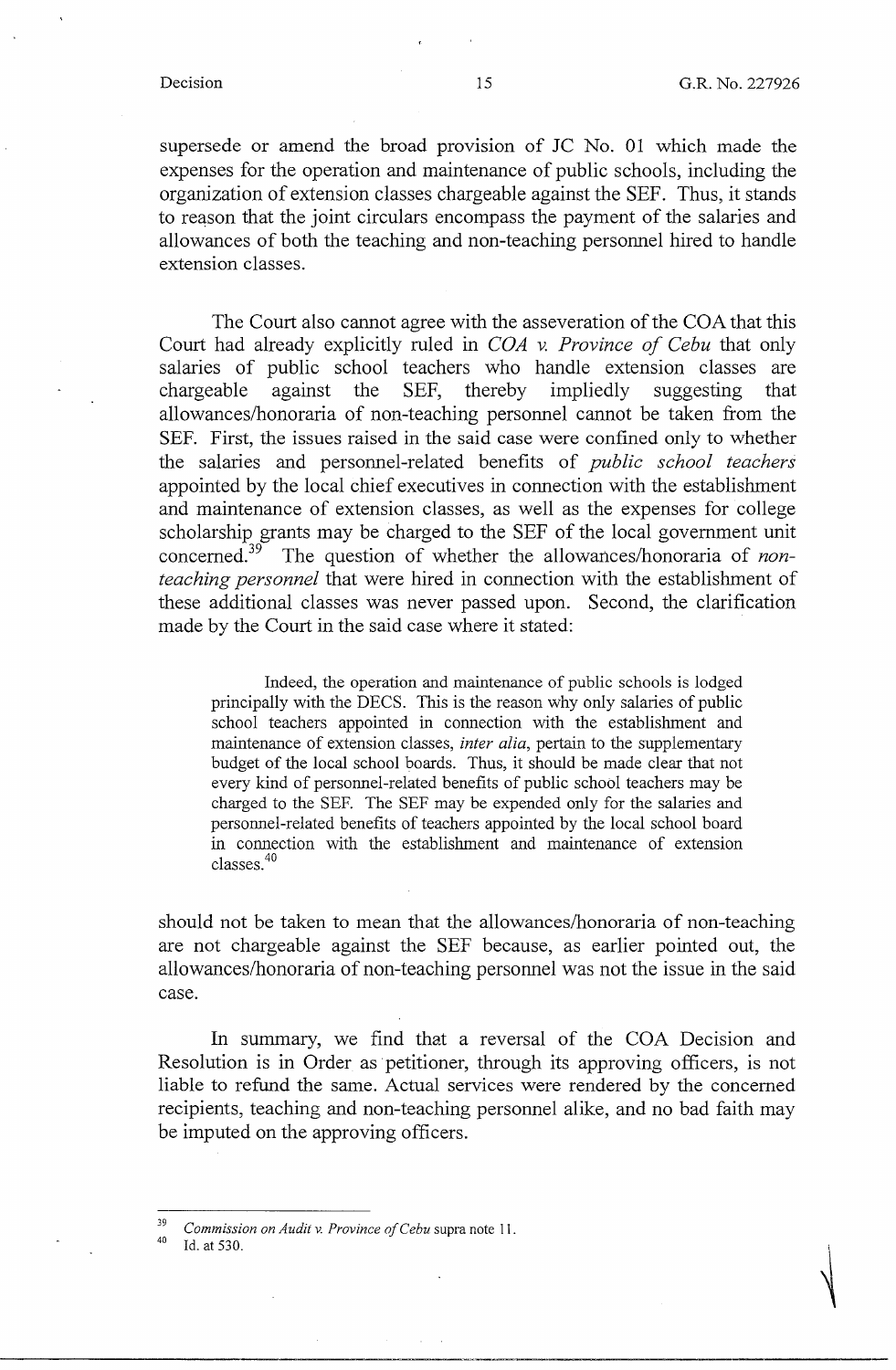**WHEREFORE,** premises considered, the petition is **GRANTED.**  The assailed Decision No. 2014-454 dated December 29, 2014 and the Resolution docketed as Decision No. 2016-268 dated September 26, 2016 are **REVERSED and SET ASIDE**. The Notice of Disallowance No. 2011-200-010(08) which found Nora Carino, Lizema Molave, Ma. Teresa Genova, Rubi Estefani and Susan Laquindanum liable to refund the disallowed amount is **DISMISSED.** 

### **SO ORDERED.**

**JØSE C. REYES, JR.** *Associate 'Justice* 

**WE CONCUR:** 

**DIOSDADO M. PERALTA** Chief Justice

**ESTELA M. PERILAS-BERNABE**<br>*Associate Justice* 

Se separate concurring apinis MARVIZ M.V.F. LEONEN

*Associate Justice* 

LFREDO BENJAMIN S. CAGUIOA Justice ciate

**TUNDO** Associate Justice

*u·*  **ANDRES BAREYES, JR.** *Assa e Justice* 

PAUL L. HERNANDO RAMC

*Associate Justice*